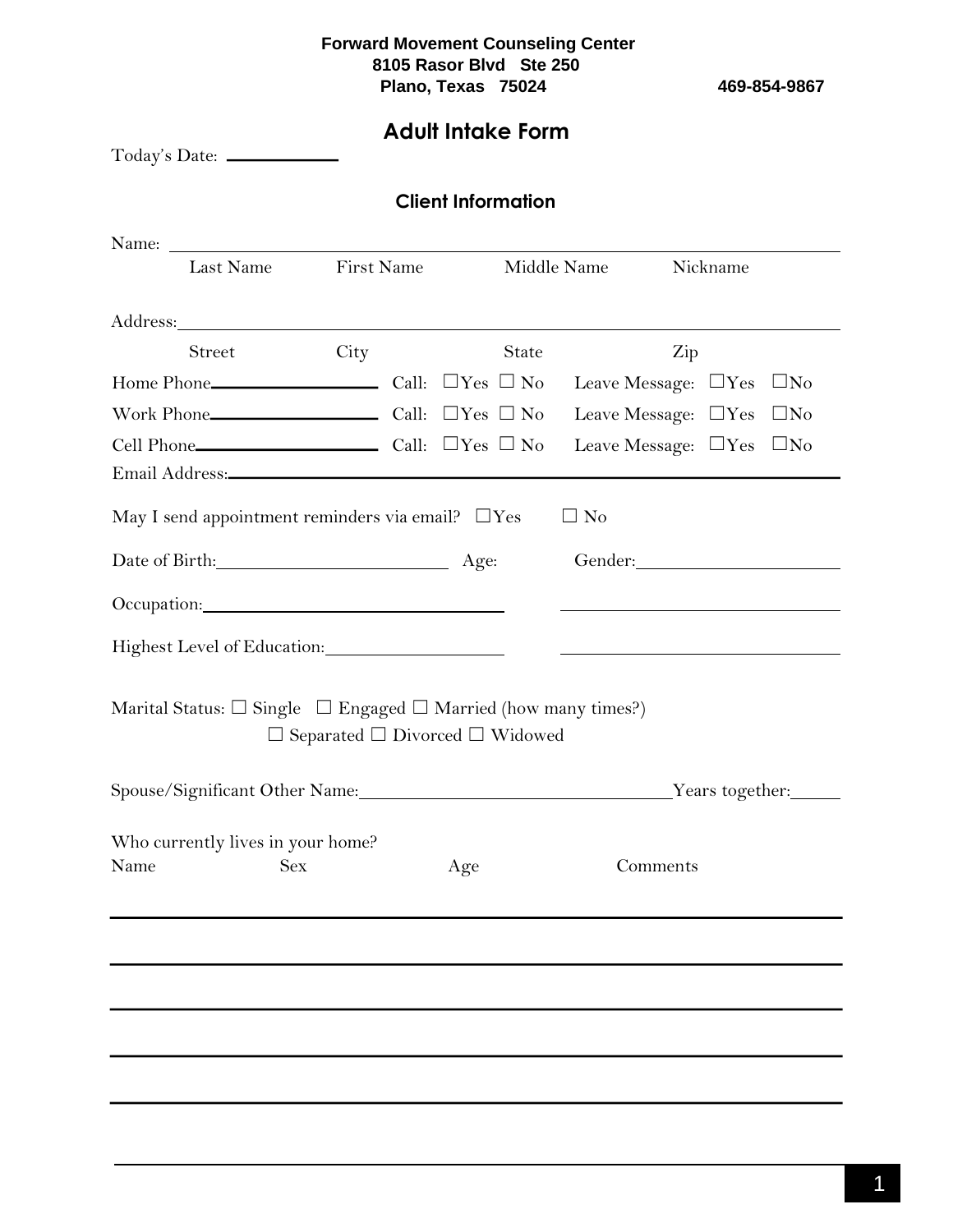| Emergency Contact: Whom should we contact in case of an emergency? |  |
|--------------------------------------------------------------------|--|
|                                                                    |  |
|                                                                    |  |
|                                                                    |  |
| Emergency Contact: Anyone else you would want us to contact?       |  |
|                                                                    |  |
|                                                                    |  |
|                                                                    |  |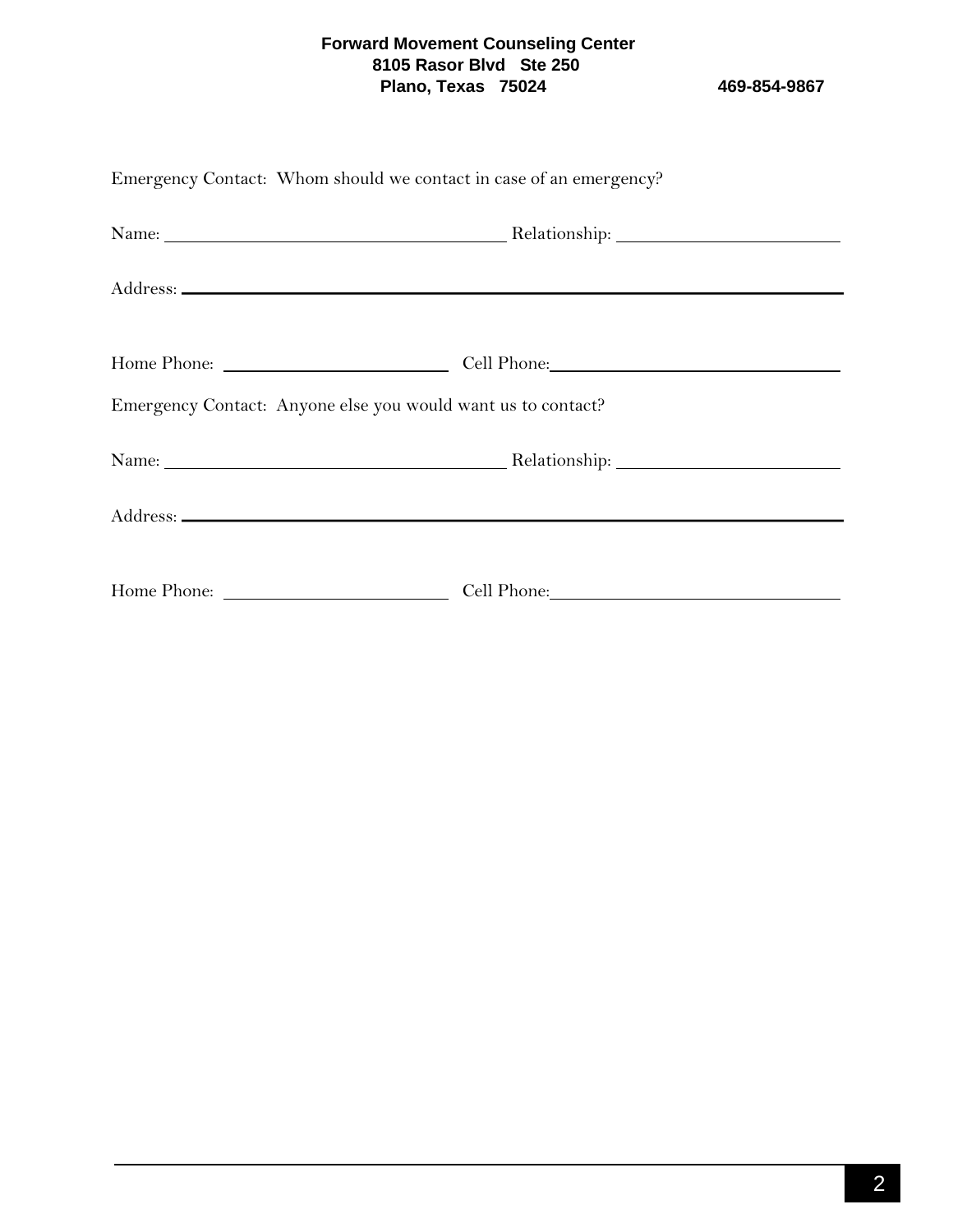Are you currently in counseling with another therapist?  $\Box$  Yes  $\Box$  No

### **If "Yes" please do not complete this forms!**

## **Personal Information**

How would you rate your overall health?

Explain:

| $\Box$ Very Healthy $\Box$ Healthy $\Box$ Average $\Box$ Needs Improvement $\Box$ Poor                    |  |  |  |  |  |  |
|-----------------------------------------------------------------------------------------------------------|--|--|--|--|--|--|
| How many hours do you sleep at night?                                                                     |  |  |  |  |  |  |
| How would you rate your diet?                                                                             |  |  |  |  |  |  |
| $\Box$ Very Healthy $\Box$ Healthy $\Box$ Average $\Box$ Needs Improvement $\Box$ Poor                    |  |  |  |  |  |  |
| How would you rate your level of exercise?                                                                |  |  |  |  |  |  |
| $\Box$ Exercise 5-7 times per week $\Box$ Exercise 3-4 times per week                                     |  |  |  |  |  |  |
| $\Box$ Exercise 1-2 times per week $\Box$ Exercise Occasionally $\Box$ Never Exercise                     |  |  |  |  |  |  |
| Do you have addictive/abusive issues with: $\Box$ Alcohol $\Box$ Illegal Drugs $\Box$ Prescriptions?      |  |  |  |  |  |  |
| $\square$ Sex $\square$ Pornography $\square$ Gambling $\square$ Gaming $\square$ Other<br>$\square$ None |  |  |  |  |  |  |
| Does this affect your everyday life? $\Box$ Yes $\Box$ No $\Box$ Sometimes $\_\_$                         |  |  |  |  |  |  |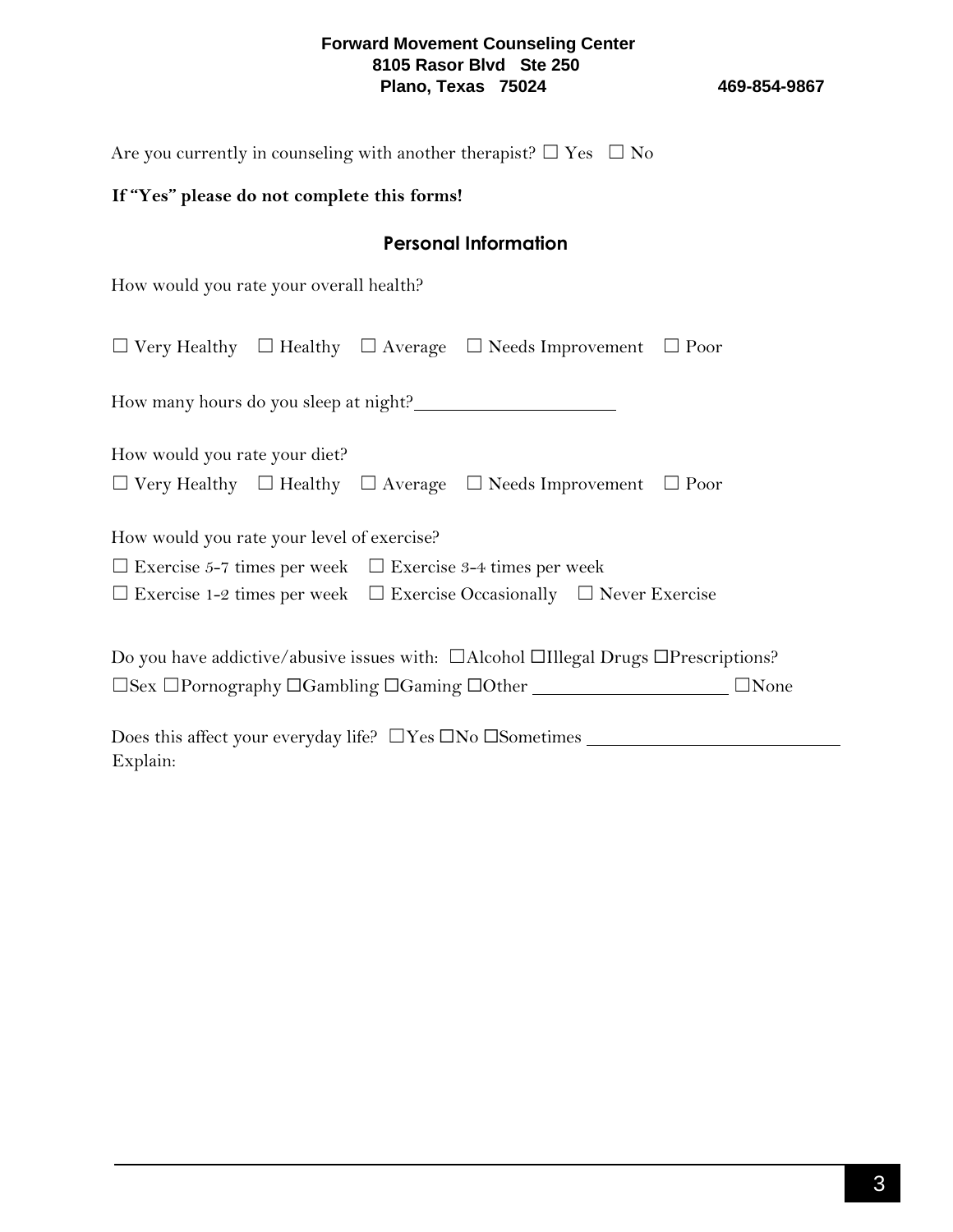Has your appetite or weight changed lately?

Are you currently on medication?  $\Box$  Yes  $\Box$  No If so please complete the following:

| <b>Medication</b>       | Dosage                                                  | Physician | Purpose |              |
|-------------------------|---------------------------------------------------------|-----------|---------|--------------|
|                         |                                                         |           |         |              |
|                         |                                                         |           |         |              |
|                         |                                                         |           |         |              |
|                         |                                                         |           |         |              |
|                         |                                                         |           |         |              |
|                         |                                                         |           |         |              |
|                         | Do you have any current medical concerns? $\square$ Yes |           |         | $\square$ No |
| If yes, please explain: |                                                         |           |         |              |
|                         |                                                         |           |         |              |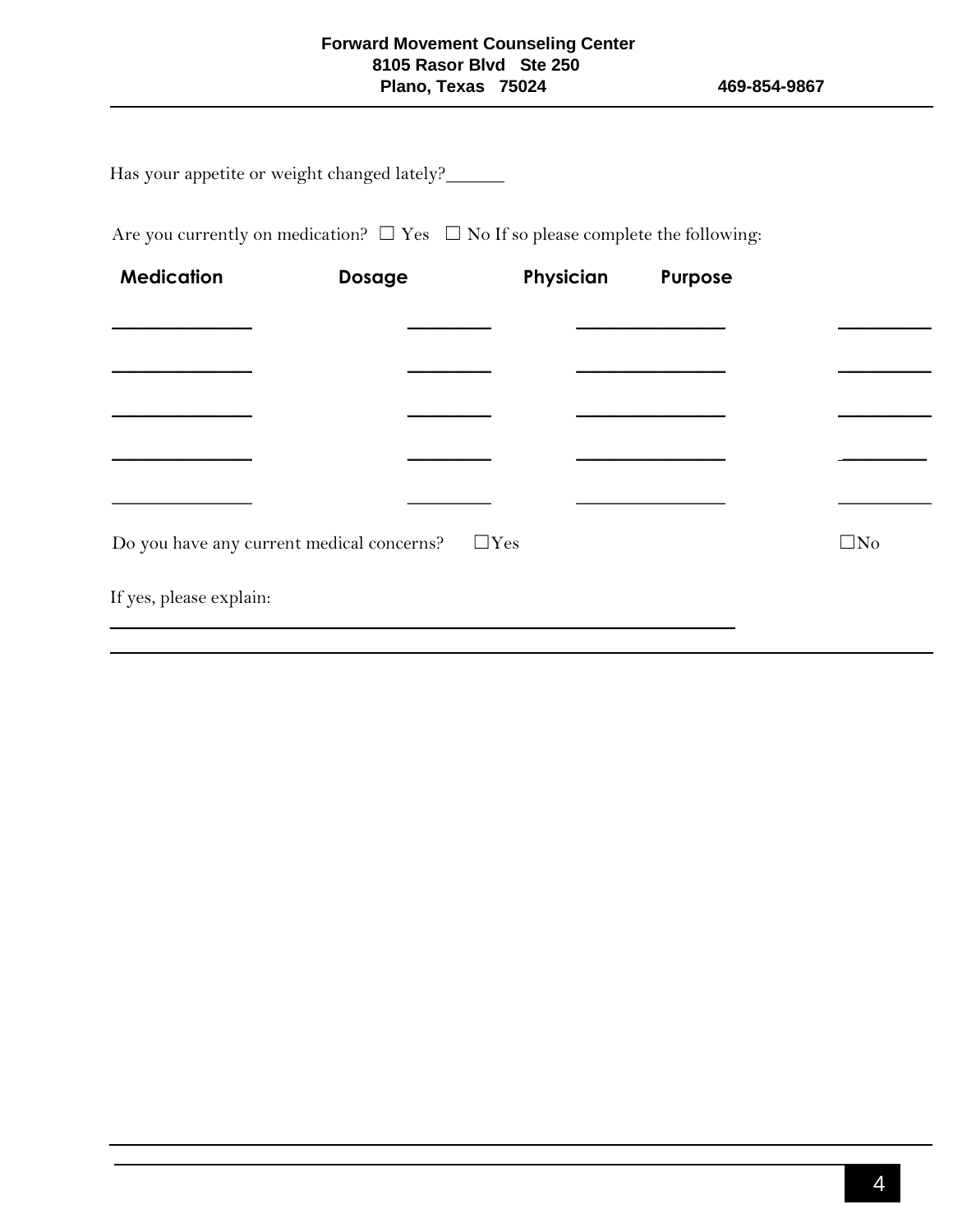$\_$  , and the contribution of the contribution of  $\mathcal{L}_\mathcal{A}$  , and the contribution of  $\mathcal{L}_\mathcal{A}$ 

What brings you to counseling?

What do you hope to gain from counseling?

Have you been to counseling before?  $\Box$  Yes  $\Box$  No If yes, how was your previous counseling experience?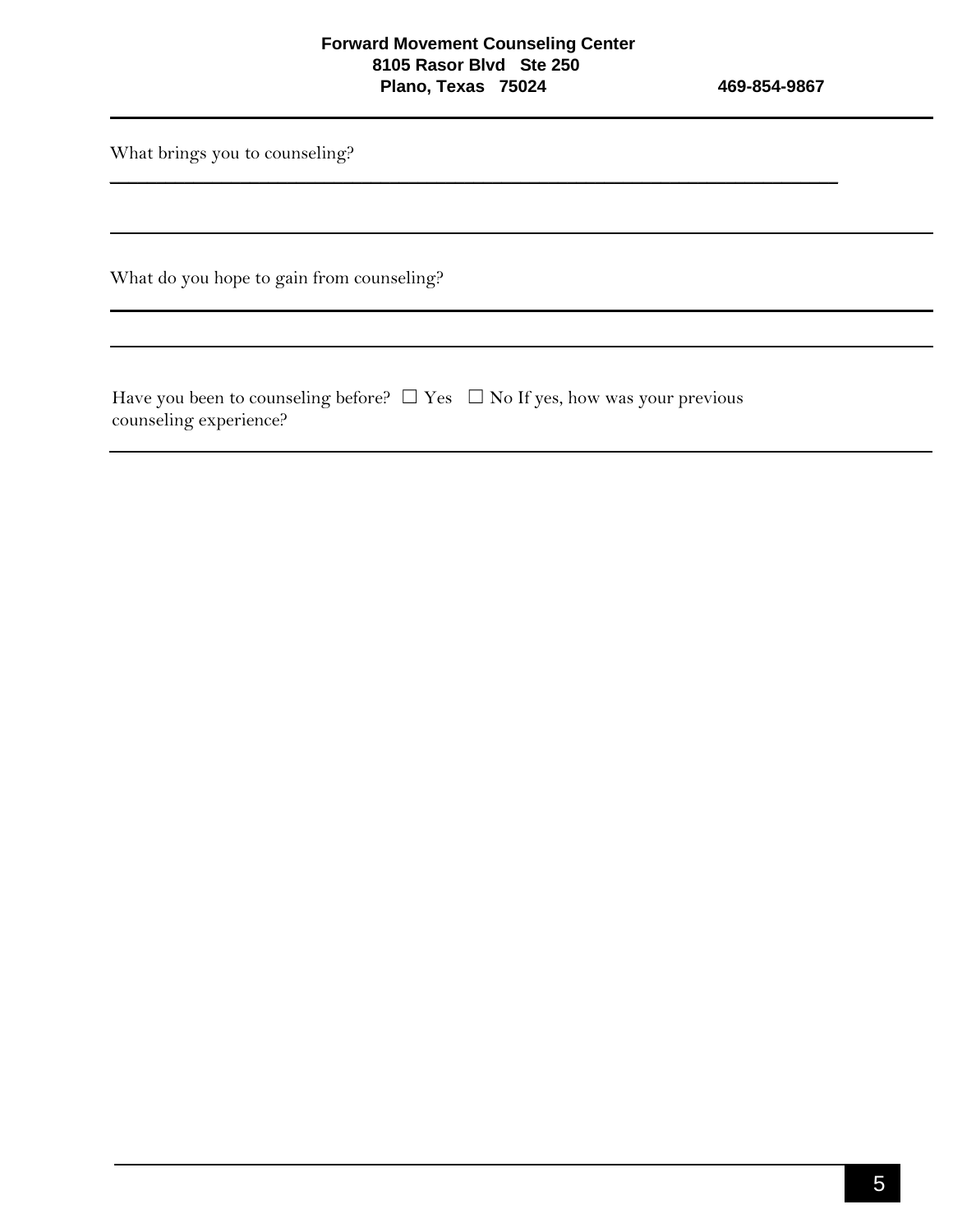| Do you have any current stressors? (illness, divorce, custody, job loss, etc.) $\Box$ Yes $\Box$ No                                                                                                                           |
|-------------------------------------------------------------------------------------------------------------------------------------------------------------------------------------------------------------------------------|
|                                                                                                                                                                                                                               |
|                                                                                                                                                                                                                               |
|                                                                                                                                                                                                                               |
|                                                                                                                                                                                                                               |
| Do you have any current suicidal thoughts, feelings or actions? $\Box$ Yes $\Box$ No                                                                                                                                          |
|                                                                                                                                                                                                                               |
|                                                                                                                                                                                                                               |
| the control of the control of the control of the control of the control of the control of the control of the control of the control of the control of the control of the control of the control of the control of the control |
|                                                                                                                                                                                                                               |
| Have you ever attempted suicide in the past? $\Box$ Yes $\Box$ No                                                                                                                                                             |
|                                                                                                                                                                                                                               |
|                                                                                                                                                                                                                               |
|                                                                                                                                                                                                                               |
|                                                                                                                                                                                                                               |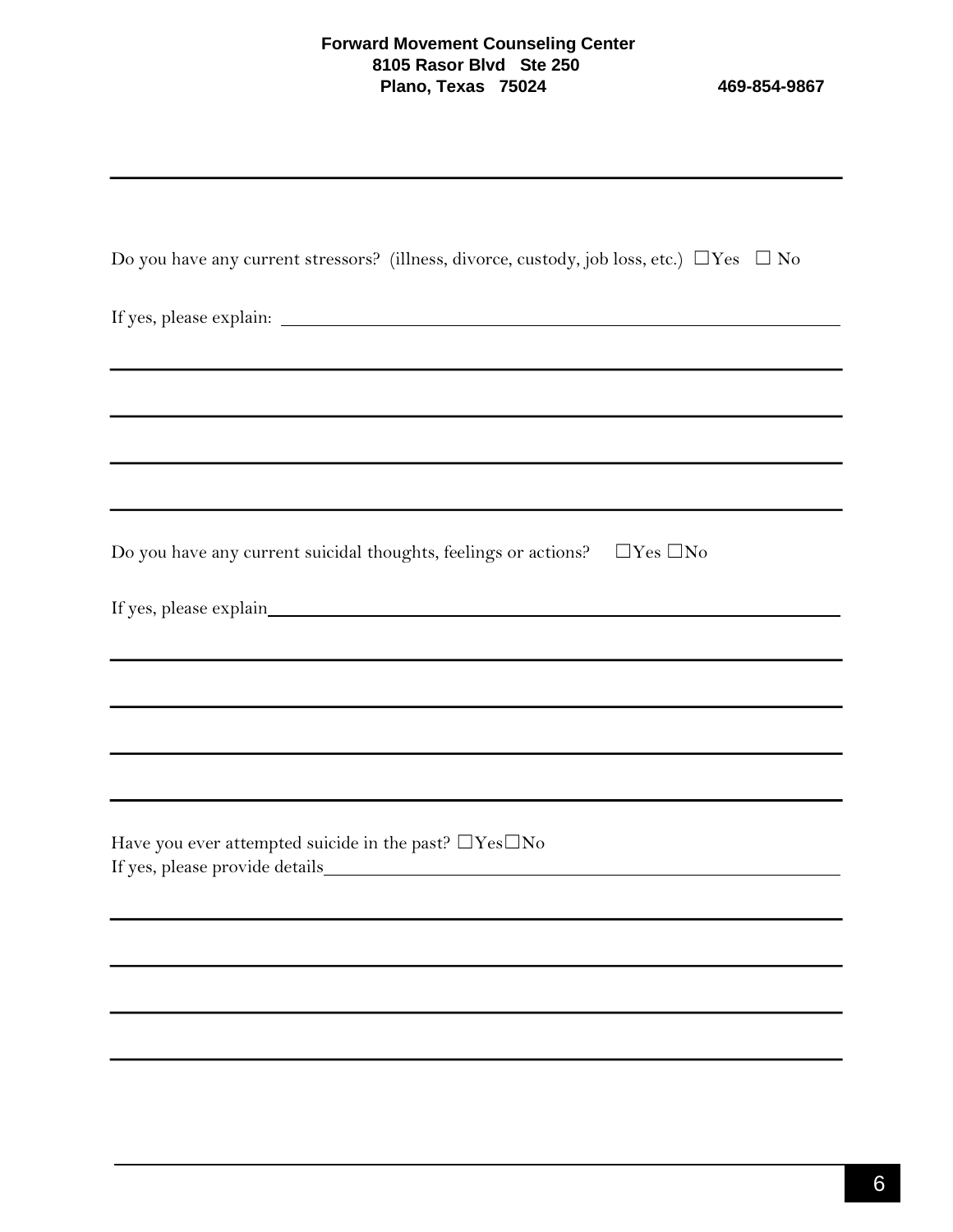| problems? $\Box$ Yes $\Box$ No |               | Do you have any current homicidal or assaultive thoughts or feelings or anger control |                |                          |
|--------------------------------|---------------|---------------------------------------------------------------------------------------|----------------|--------------------------|
|                                |               |                                                                                       |                |                          |
|                                |               |                                                                                       |                |                          |
|                                |               |                                                                                       |                |                          |
|                                |               |                                                                                       |                |                          |
|                                |               | How would you rate the intensity of the problem or concern that brought you in today? |                |                          |
| $\mathbf{1}$                   | $\mathcal{Q}$ | 3                                                                                     | $\overline{4}$ | 5                        |
| Not Intense                    |               | Moderately Intense                                                                    |                | <b>Extremely Intense</b> |

## **Thoughts and Behaviors**

Please check how often the following thoughts occur to you:

| 1. Life is hopeless.           | $\Box$ Never | $\Box$ Rarely |                     | $\square$ Sometimes $\square$ Frequently |
|--------------------------------|--------------|---------------|---------------------|------------------------------------------|
| 2. I am lonely.                | $\Box$ Never | $\Box$ Rarely |                     | $\square$ Sometimes $\square$ Frequently |
| 3. No one cares about me.      | $\Box$ Never | $\Box$ Rarely | $\square$ Sometimes | $\Box$ Frequently                        |
| 4. I am a failure.             | $\Box$ Never | $\Box$ Rarely |                     | $\square$ Sometimes $\square$ Frequently |
| 5. Most people don't like me.  | $\Box$ Never | $\Box$ Rarely |                     | $\square$ Sometimes $\square$ Frequently |
| 6. I want to die.              | $\Box$ Never | $\Box$ Rarely |                     | $\square$ Sometimes $\square$ Frequently |
| 7. I want to hurt someone.     | $\Box$ Never | $\Box$ Rarely |                     | $\square$ Sometimes $\square$ Frequently |
| 8. I am so stupid.             | $\Box$ Never | $\Box$ Rarely |                     | $\square$ Sometimes $\square$ Frequently |
| 9. I am going crazy.           | $\Box$ Never | $\Box$ Rarely |                     | $\square$ Sometimes $\square$ Frequently |
| 10. I can't concentrate.       | $\Box$ Never | $\Box$ Rarely |                     | $\square$ Sometimes $\square$ Frequently |
| 11. I am so depressed.         | $\Box$ Never | $\Box$ Rarely |                     | $\square$ Sometimes $\square$ Frequently |
| 12. God is disappointed in me. | $\Box$ Never | $\Box$ Rarely |                     | $\square$ Sometimes $\square$ Frequently |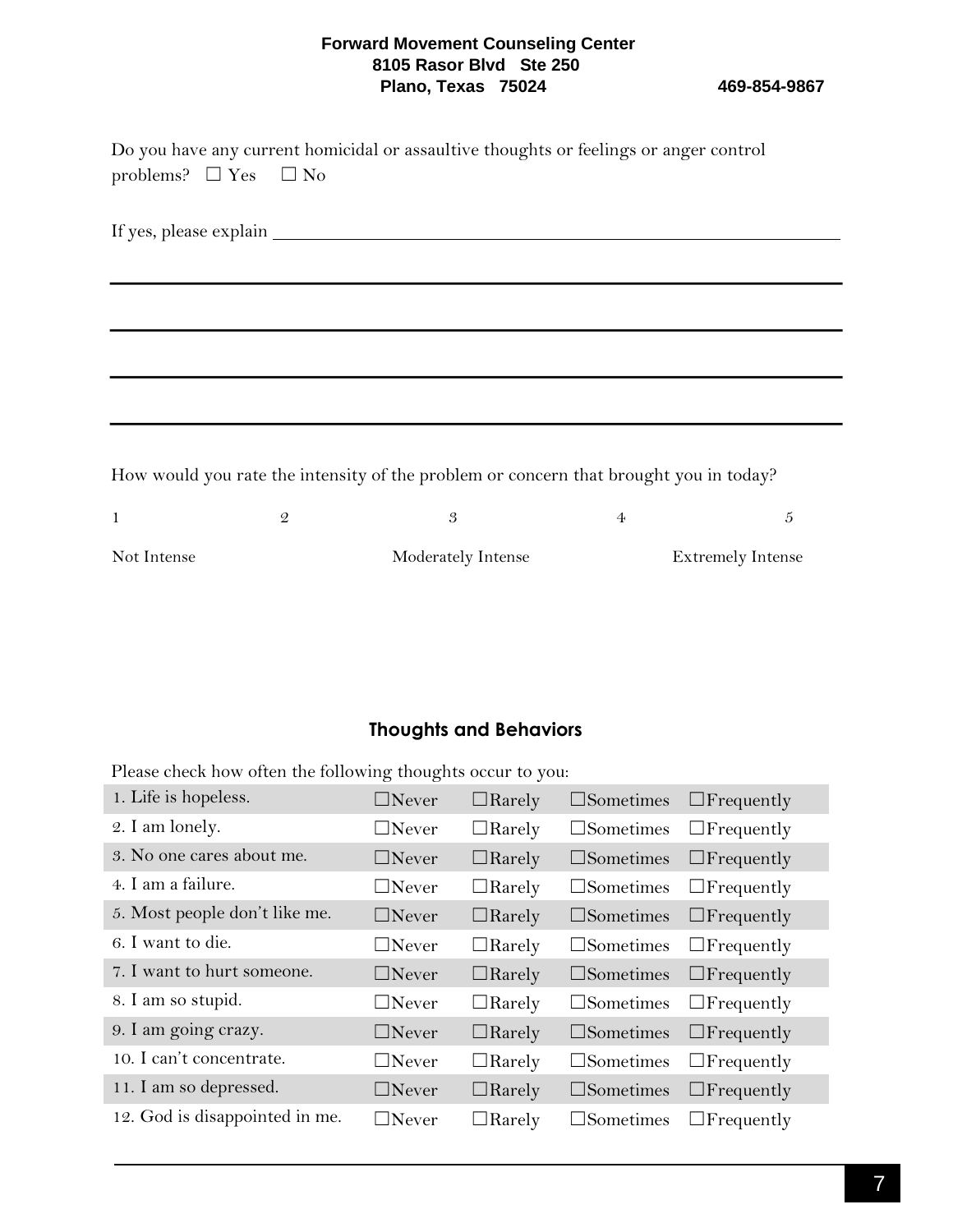| 13. I can't be forgiven.       | $\Box$ Never | $\Box$ Rarely | $\square$ Sometimes $\square$ Frequently                      |  |
|--------------------------------|--------------|---------------|---------------------------------------------------------------|--|
| 14. Why am I so different?     | $\Box$ Never | $\Box$ Rarely | $\square$ Sometimes $\square$ Frequently                      |  |
| 15. I can't do anything right. | $\Box$ Never | $\Box$ Rarely | $\square$ Sometimes $\square$ Frequently                      |  |
| 16. People hear my thoughts.   | $\Box$ Never | $\Box$ Rarely | $\square$ Sometimes $\square$ Frequently                      |  |
| 17. I have no emotions.        | $\Box$ Never | $\Box$ Rarely | $\square$ Sometimes $\square$ Frequently                      |  |
| 18. Someone is watching me.    | $\Box$ Never | $\Box$ Rarely | $\square$ Sometimes $\square$ Frequently                      |  |
| 19. I hear voices in my head.  | $\Box$ Never | $\Box$ Rarely | $\square$ Sometimes $\square$ Frequently                      |  |
| 20. I am out of control.       |              |               | $\Box$ Never $\Box$ Rarely $\Box$ Sometimes $\Box$ Frequently |  |

Common Problem/Symptoms Checklist: (Please rate 0=none, 1=mild, 2=moderate, 3=severe)

| God/faith     | _marriage                           | divorce/separation ____alcohol/drugs |                      |
|---------------|-------------------------------------|--------------------------------------|----------------------|
| _premarital   | child custody                       | other addictions                     | church/ministry      |
| singleness    | disabled                            | grief/loss                           | past hurts           |
| sexual issues | work/career                         | <i>depression</i>                    | ____codependency     |
| _family       | school/learning                     | fear/anxiety                         |                      |
| children      | ___money/budgeting ___anger control |                                      | communication        |
| _parent       | ___aging                            | loneliness                           | self-esteem          |
| in-laws       | weight control                      | mood swings                          | stress<br>management |

 $\mathcal{L}_\text{max}$  , and the contract of the contract of the contract of the contract of the contract of the contract of the contract of the contract of the contract of the contract of the contract of the contract of the contr

What are your strengths?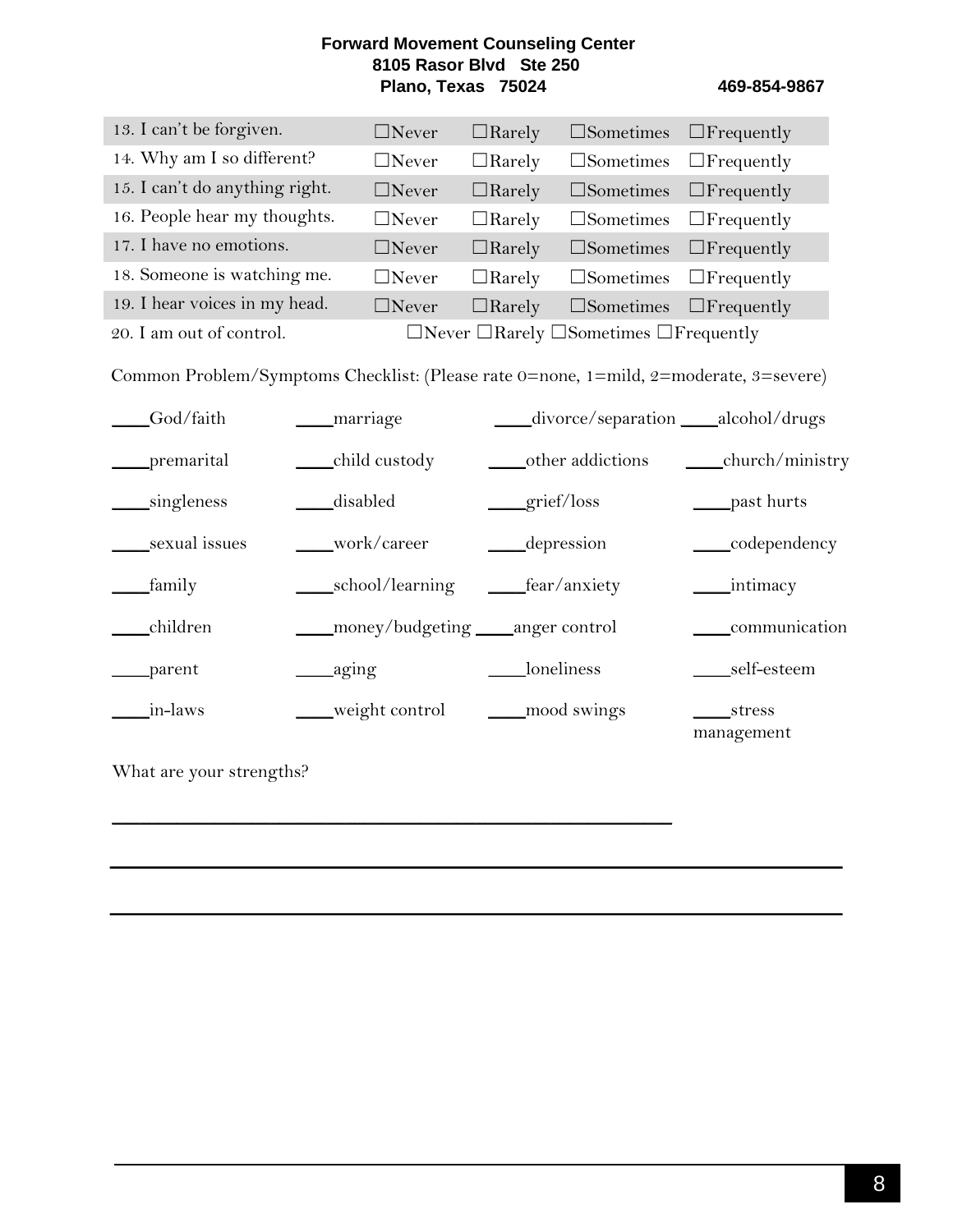#### **HIPAA Notice of Privacy Practices**

This notice describes how medical information about you may be used and disclosed and how you can get access to this information. Please review it carefully. This notice of Privacy Practices describes how we may use and disclose your protected health information (PHI) to carry out treatment, payment or health care operations (TPO) and for other purposes that are permitted or required by law. It also describes your rights to access and control your protected health information. "Protected health information" is information about you, including demographic information, that may identify you and that is related to your past, present, or future physical or mental health or condition and related health care services.

#### **Uses and Disclosures of Protected Health Information**

Your protected health information may be used and disclosed by your therapist, our office staff and others outside of our office that are involved in your care and treatment for the purpose of providing health care services to you, to pay your health care bills, to support the operation of the therapist's practice as necessary, and any other use required by law.

Treatment: We will use and disclose your protected health information as necessary to provide, coordinate, or manage your health care and any related services. This includes the coordination of management of your health care with a third party. For example, we would disclose your protected health information, as necessary, to a home health agency that provides care to you; or your protected health information may be provided to a physician to whom you have referred to insure that the physician has the necessary information to diagnose or treat you.

Payment: Your protected health information will be used, as needed, to obtain payment for your health care services. For example, obtaining approval for a hospital stay or a higher level of treatment may require that your relevant protected health information be disclosed to the health plan to obtain approval for admission.

Healthcare Operations: We may use or disclose, as needed, your protected health information to support the business activities of your therapist's practice. These activities include, but are not limited to, quality assessment activities, employee review activities, training of therapists associated with this practice, licensing, marketing and fund raising activities, and conducting or arranging for other business activities. For example, we may disclose your protected health information to graduate students who see clients at our office. In addition, we may call you by name in the waiting room when the therapist is ready to see you. We may use or disclose your protected health information, as necessary, to contact you to remind you of your appointment. We may use or disclose your protected health information in the following situations without your authorization: communicable diseases, abuse or neglect, food and drug administration requirements, legal proceedings, law enforcement, coroners, and if you present a threat to yourself or to others.

Other Permitted and Required Uses and Disclosures will be made only with your consent, authorization and opportunity to object unless required by law. You may revoke this authorization at any time, in writing, except to the extent that your therapist or the therapist's practice has taken an action in reliance on the use or disclosure indicated in the authorization.